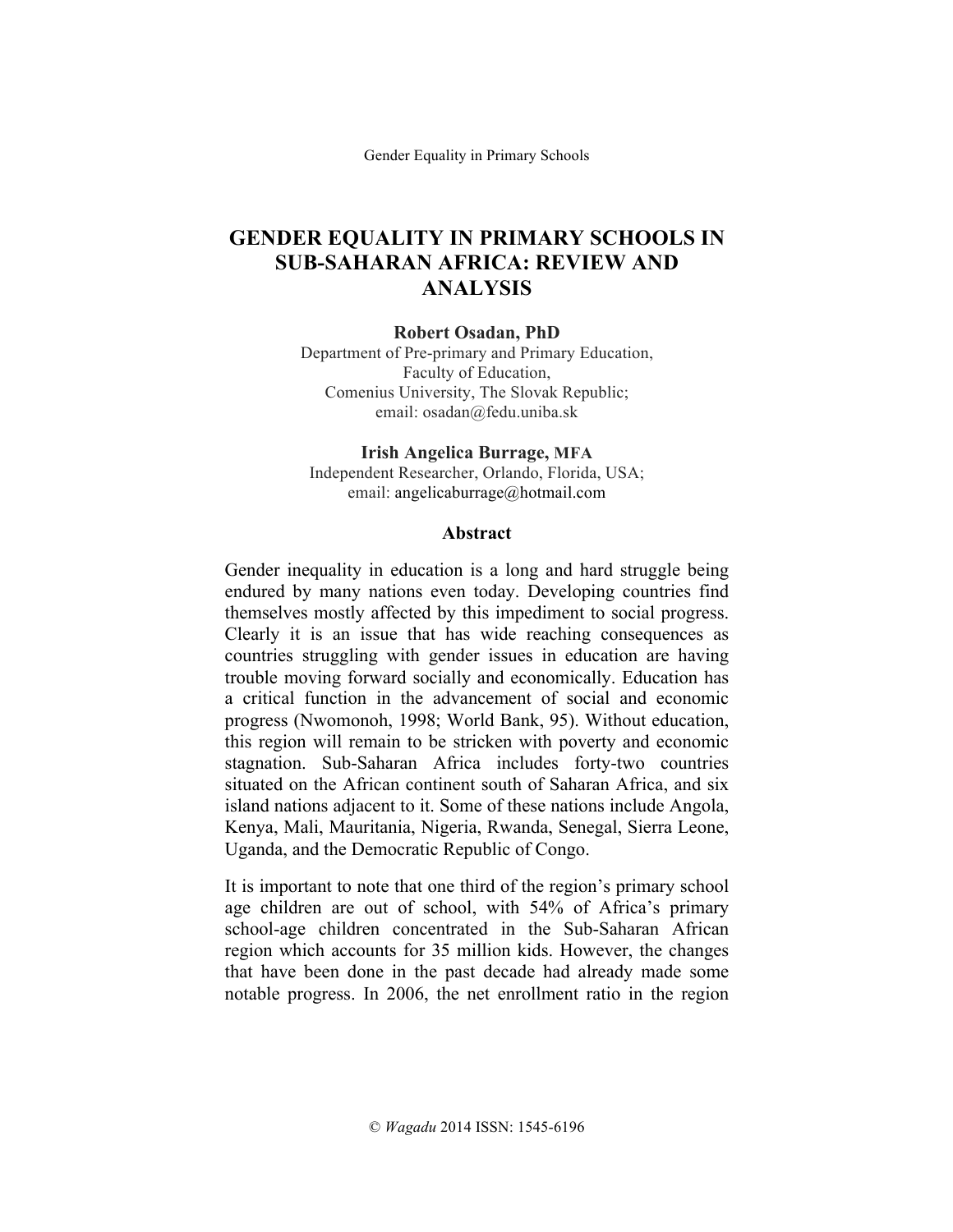rose to 70% from 56% in 1999. This is indeed a big step towards the right direction. There is still a lot of work to be done, but the awareness and the intentional steps done to address gender inequality in primary education can finally address this problem for good.

*Keywords:* gender inequality, social disparity, primary school, primary education, women, international movements

# **Introduction**

In Article 26 of the 1948 Universal Declaration of Human Rights, the United Nations (UN) declared, "everyone has the right to education." In 2000, the agency implemented the Millennium Development Goals, citing achievement of universal primary education by 2015 as one of its core objectives. For its part, the United Nations Educational, Scientific, and Cultural Organization (UNESCO) through its Education for All (EFA) initiative, adopted objectives centered on providing free and compulsory primary education. One of the organization's goals is to achieve gender equality in primary education by 2015, with a focus on ensuring that girls obtain complete and equal access to and accomplishment of fundamental education of good quality.

These forward-looking measures apply to all nations including those in the Sub Saharan Africa. But why is gender equality still an issue in the region? This paper seeks to answer this inquiry while presenting the possible solutions that prove to be effective on the other parts of the world and even to Sub-Saharan Africa in the past few years. This paper will also present the current situation of education in the region and how gender plays a big role on who gets the better deal in primary education.

Sub-Saharan Africa is singled out in this study because of the special attention given to it by the global community represented by the UN as far as gender inequality in education is concerned. The region is huge with millions of female students subjected to limited learning opportunities in primary school. This makes it an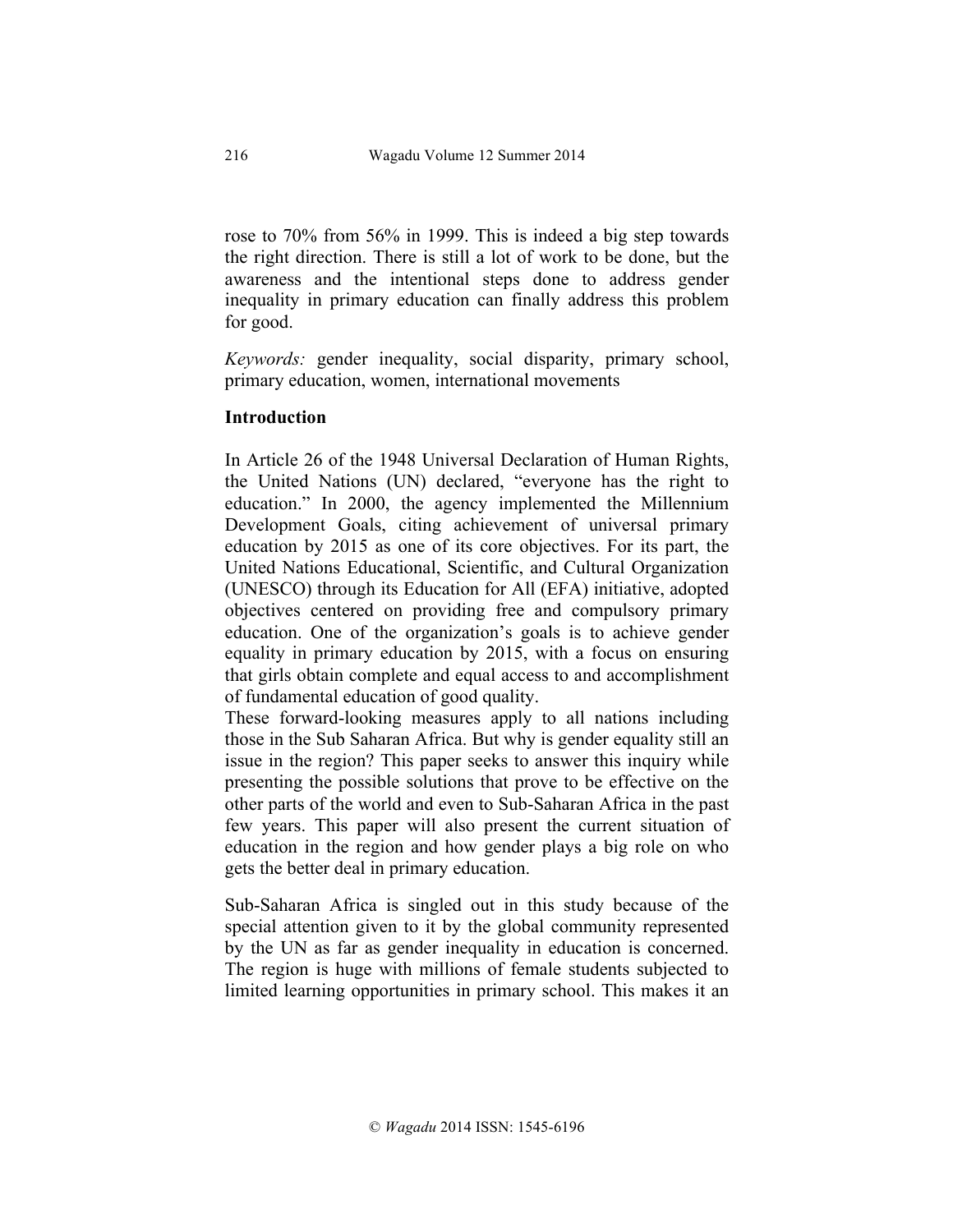ideal place to look closely into the problem of gender inequality in the context of education.

This paper will also review notable international movements, initiatives, programs, and policies that were applied in Sub-Saharan Africa to close gender and social gaps at primary level education.

# **Gender Inequality in Primary Education in Sub-Saharan Africa**

The access of girls to primary education in the region is a source of concern for international organizations such as UNESCO. In Africa alone, 72% of school age female children have never been enrolled to school compared to 55% of male children not able to access primary education. In Nigeria, 69% of un-enrolled kids are female, while only 31% are males. In Burundi, the disparity of male and female students reaches 20% between the two genders, with the girls left behind in accessing quality education. This is the same case in Guinea and other countries in Sub-Saharan Africa (UNESCO, 2009).

In 2006, the gender parity index in Sub-Saharan Africa rose to 0.89 from 0.85 in 1999. A GPI of below 1 indicates that the index is in favor of male students. Fifteen of the 41 countries that make up the region have already reached gender parity in education. This is the good news. The other side of the story is that more countries in the region need more help in addressing the same problem.

Sub-Saharan Africa accounts for half of the primary school-age children who are not in school worldwide. That number alone can point to a devastating picture of primary education in the region. Although there are 137 million kids that started primary school in the region it is expected that more than 30 million of these children will drop out before even making it to the last grade of primary school. This points to a 25% dropout rate, the same figure that was seen 12 years before. But a bleaker picture is seen for female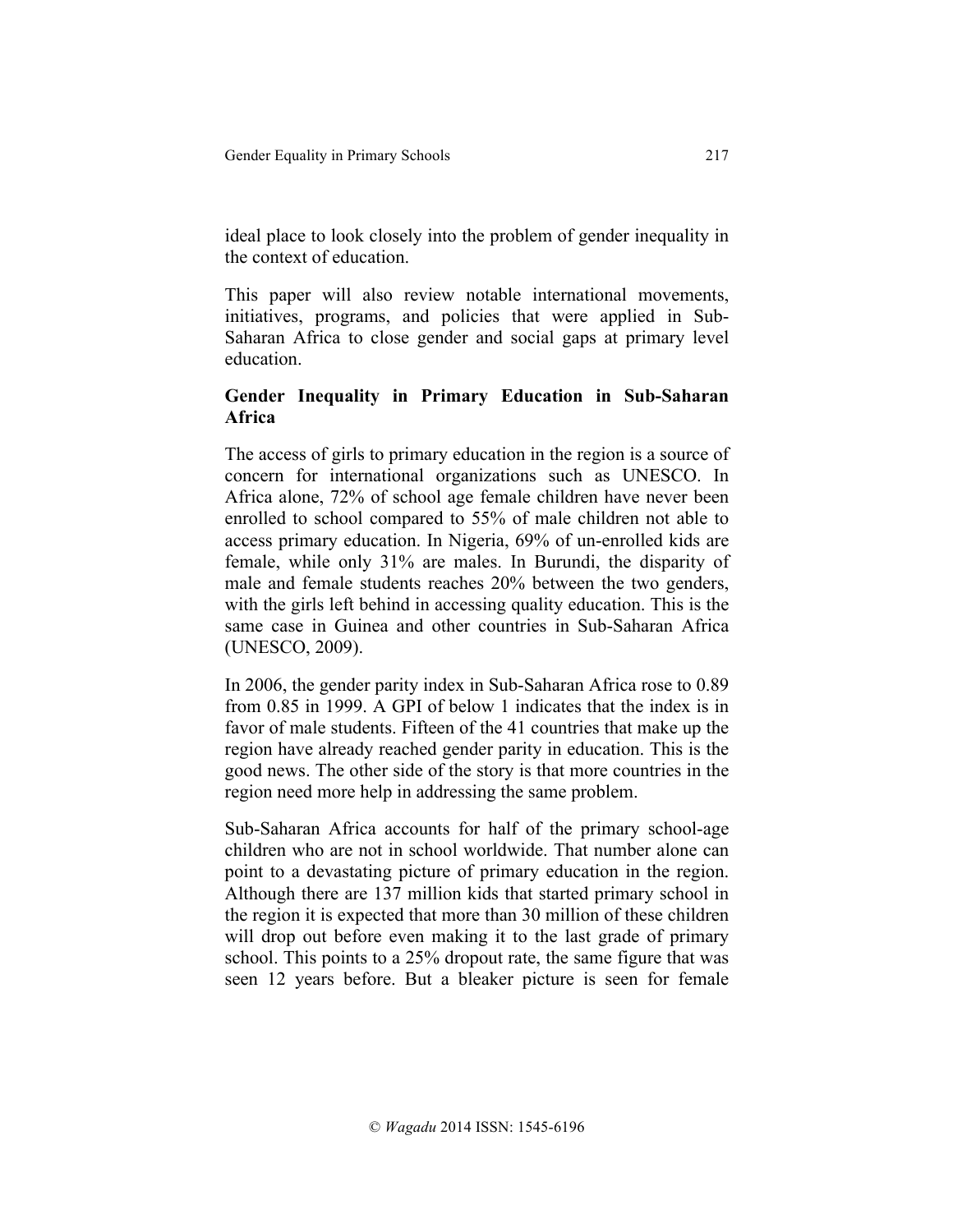primary school students in Sub-Saharan Africa. A poor Hausa girl can only manage an average of 0.3 year of education compared to nine years of education an urban girl in Nigeria can get. Male students have higher enrollment and completion rates painting a clear image of the current status of gender inequality in the region.

Despite the initial success of the Jomtien Declaration, gender inequalities within the Sub-Saharan Africa region are still evident even after a decade of focused efforts. Statistics reveal that for every three students who were denied full and equal primary education, two of them were female. This basically relegates girls to the traditionally-held gender role of staying at home, doing household chores, taking care of children, and performing other unpaid work. Despite the fact that educating girls yields a higher investment return for a country's economic development, this insight is not noticeable in most national policies (UNGEI, 2009).

Primary education in the Sub-Saharan Africa starts at kindergarten until elementary level, with students finishing up primary school in 14 years of age. In the year 2000, 45% or 37.2 million children ages 10-14 did not complete primary school, with 11.5 million of these are girls (only 9.3 million of these are boys in comparison) pointing to obvious inequality of access to education in the region (Lloyd, 2003).

What is really at stake when education is not afforded equally to girls like what is provided for male students? What is the price of gender inequality in education, more specifically in primary school? When countries advance the rights of women, it also advances humanity. Uneducated girls are more at risk than boys to become marginalized. They are more vulnerable to exploitation. They are more likely than educated girls to contract HIV/AIDS, which spreads twice as quickly among uneducated girls than among girls that have some schooling (UNICEF, 2007).

The perils of gender inequality in primary education do not stop there. These marginalized female students will eventually become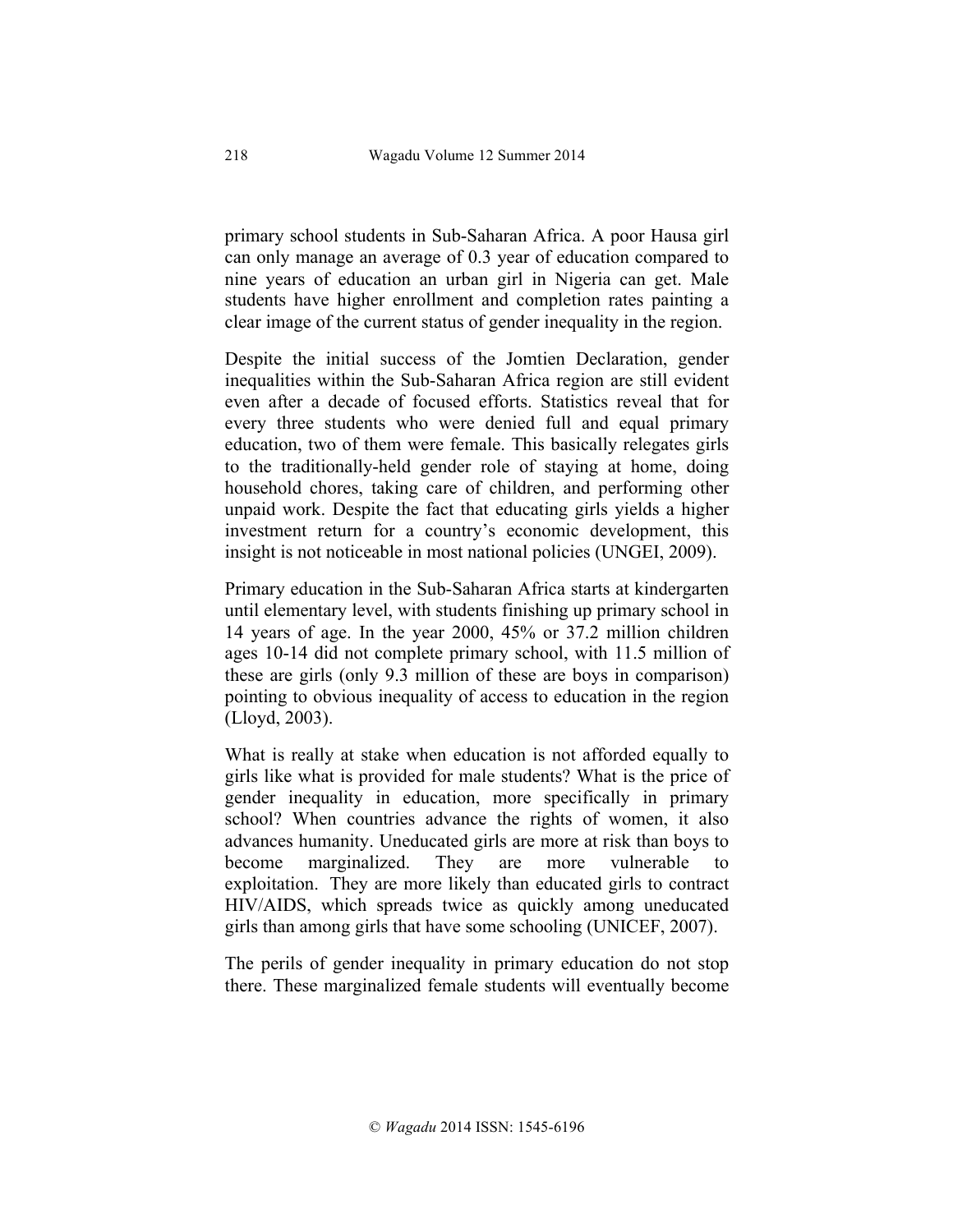adults and because of the lack of good education they will have a lesser say in social and political matters giving them lesser means to support themselves and their interests in the society. Women's limited access to credit, land, and education will also marginalize their legal rights in the society and in turn make the family they are raising on their own (without a male head) suffer in many ways. Health care, proper nutrition, and access to quality education can be a problem later on as children raised only by their mothers will have the same fate as hers as far as societal opportunities are concerned. All of these problems started with not being able to access good primary education. It becomes an endless cycle of women not maximizing their rights to live fully in a specific community.

# **Global Movements toward Gender Equality in Education**

Gender inequalities in Sub-Saharan Africa primary schools continue to marginalize female students. The regular omission of girls and women from school transmutes into a less educated and cultured labor force, ineffective labor distribution, lost efficiency, and subsequently weakened economic progress.

For the last 30 years, there have been a myriad of movements initiated in numerous parts of the globe to address gender inequality inside classrooms, such as the Education for All World Conference held in Thailand in 1990. This clearly shows that gender issues in education need to be given priority in order for future generations to have a strong and equal foundation. International organizations such as UN agencies, the Canadian International Development Agency, and the World Bank also play a vital role in spreading international awareness related to gender equality.

The World Conference on Education for All held in 1990 at Jomtien, Thailand was considered as the most prolific and influential gathering focused on fair education for all (UNGEI, 2009). The conference called for treating primary education as part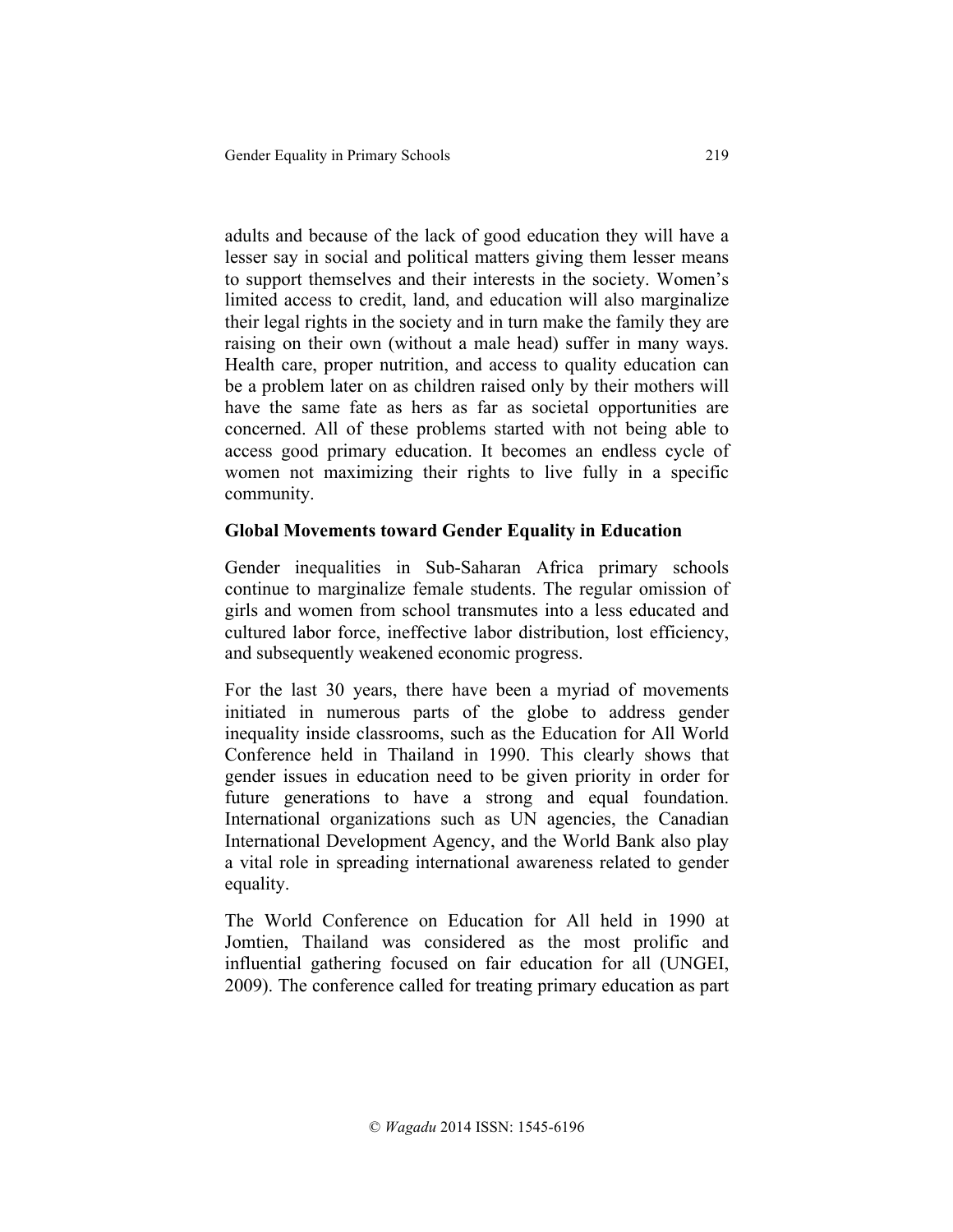of an individual's basic needs and fundamental rights and that each country should prioritize it above all else. Specifically, the Jomtien Declaration underscored the important role of the government in ensuring that girls have access to fair and quality education, and eliminating impediments that potentially hinder their active participation in class. Furthermore, the conference also stressed the following points:

- The education programs for girls should be free from social and cultural barriers.
- Girls should receive the full benefits of education programs just like boys.
- Fair opportunities must be given to girls not only in the educational aspect, but also in all facets of their lives.

Despite the initial success of the Jomtien Declaration, gender inequalities within the Sub-Saharan Africa region are still evident even after a decade of focused efforts. Statistics reveal that for every three students who were denied full and equal primary education, two of them were female. Because of this, the Millennium Declaration of 2000 as well as the Dakar Declaration of 2005 called on the international community and national governments to engage in more concentrated actions, set tangible goals, and determine the time frame needed to materialize the objectives of gender equality in primary education.

The extensive research of Brock  $&$  Cammish (1998) paved the way for the international community to recognize the complex factors that induce gender disparities in schools. The study focused on seven developing nations, which included three of the Sub-Saharan Africa countries, namely, Cameroon, Sierra Leone, and the Seychelles. According to the study's findings, girls and women from these countries do not have access to fair education opportunities because of these prohibitive factors: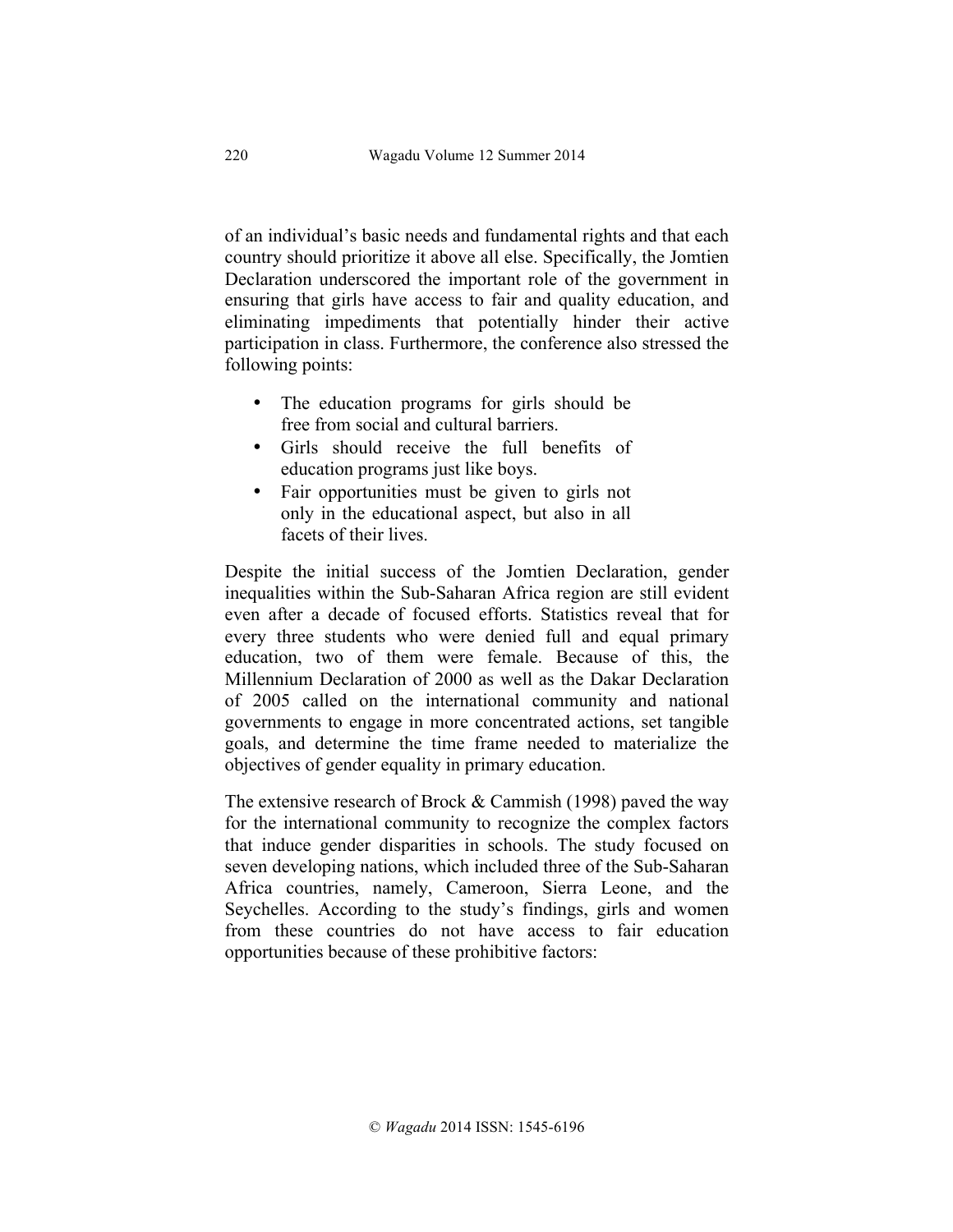- Difficulties in physical access and geographic barriers;
- Political and religious beliefs;
- Malnutrition of girls;
- Socio-cultural beliefs as well as practices;
- Abrasive economic circumstances; and,
- Existing legal precedents that discriminate women in education.

Rather than regard these factors as problems, Brock & Cammish utilized them in the creation and outlining of recommendations for policymakers in the aforementioned countries. The recommendations serve as guidelines in the formation of policies that effectively promote gender awareness and equality (UNGEI, 2012).

After UNESCO launched its global EFA campaign in 2000, many countries took on a more vigilant stance on their policies that may induce, assist, or tolerate gender inequality in primary schools. Once governments are able to launch and implement initiatives that aim to provide equal and quality education to girls and women, they may be able to significantly reduce the gender parity inequalities in their regions. But until then, various international bodies dedicated to eliminating gender inequality will have to continuously sustain their efforts.

Although most African citizens consider gender inequality in these fields of study as inevitable, O'Connor (1998) believed that this issue could still be addressed through a deliberate analysis on cultural norms and attitudes toward gender parity in education in the said region. This investigation needs to be accomplished first in order for policies to comprehensively cover equal education opportunities to girls and women. In addition, Wamahiu (1996)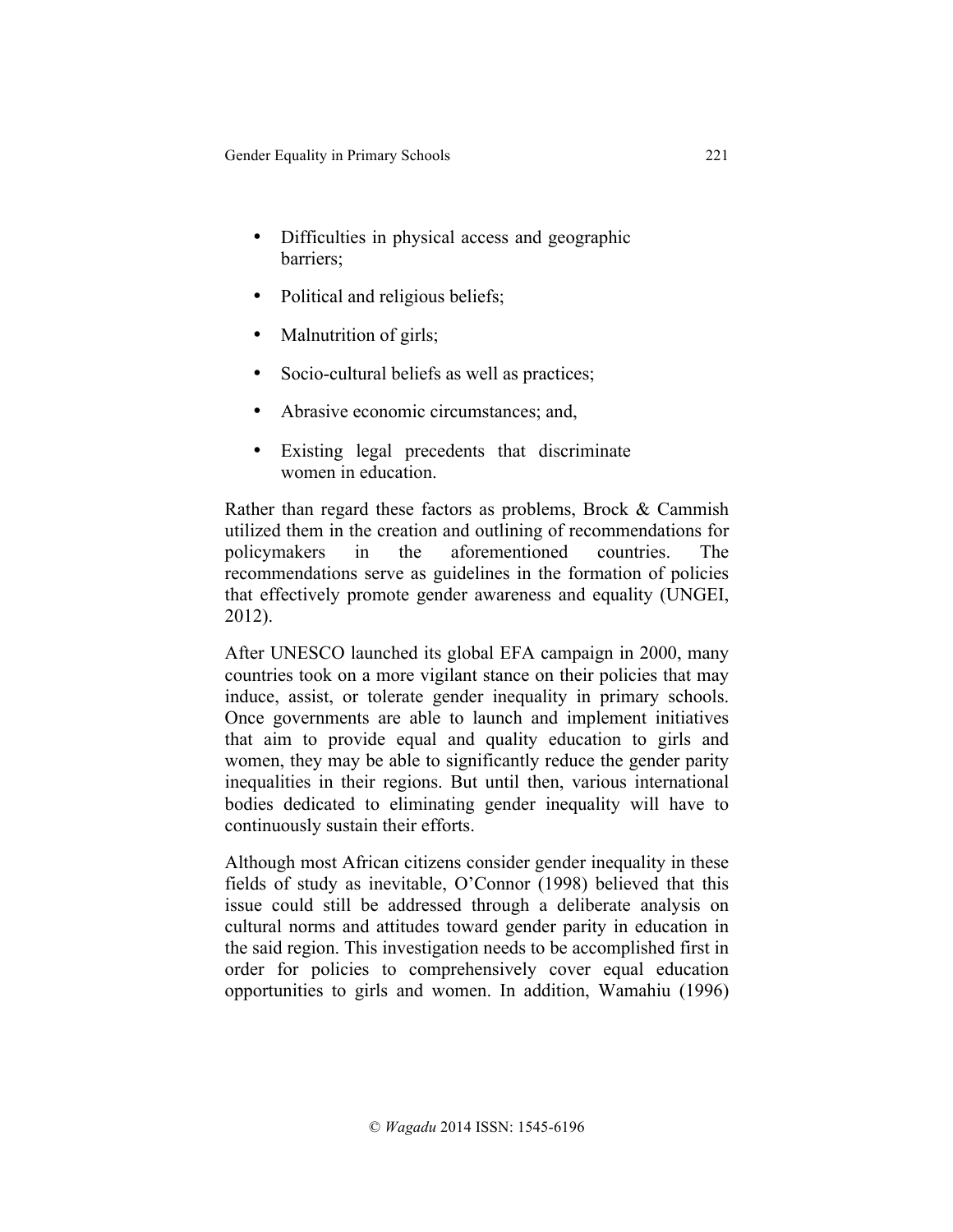believed that the complex interplay between micro-level practices and macro-level policy also leads to gender inequality in classrooms. In order to bridge this gap effectively and make gender equality a reality, the "pedagogy of empowerment" needs to be implemented instead of the traditional "pedagogy of difference."

Because of this, the Millennium Declaration of 2000 as well as the Dakar Declaration of 2005 called on the international community and national governments to engage in more concentrated actions, set tangible goals, and determine the time frame needed to materialize the objectives of gender equality in primary education. In order to achieve the UNESCO EFA goals, the Dakar Framework for Action, agreed upon in 2000, sets out a two-part gender equity agenda: first, to achieve gender parity in school participation and second, to improve gender equality in educational opportunities and outcomes (UNESCO, 2010).

# **Interventions for Gender Equality in the Classroom**

Regardless of the sheer number of international conferences, crossregional studies, academic or social researches, and other global movements targeted toward equal education opportunities for all, the success of the campaign still lies in the hands of teachers and in schools. Despite the fact that most primary teachers can be successful in addressing these types of inequalities inside their classrooms, they cannot fully control external forces that strengthen these disparities such as peer pressure and what students learn about gender stereotypes from their parents and families.

One of the popular methods used nowadays to address gender inequality inside the primary school is Gender Analysis. Studies conducted by the Canadian International Development Agency (2011), Leach (2003), and United Nations Girls' Education Initiative (2012) provide an exceptionally good overview of this approach. Gender Analysis is essentially composed of methods used to understand four vital things: (1) the relationships between boys and girls, (2) the access of each gender to available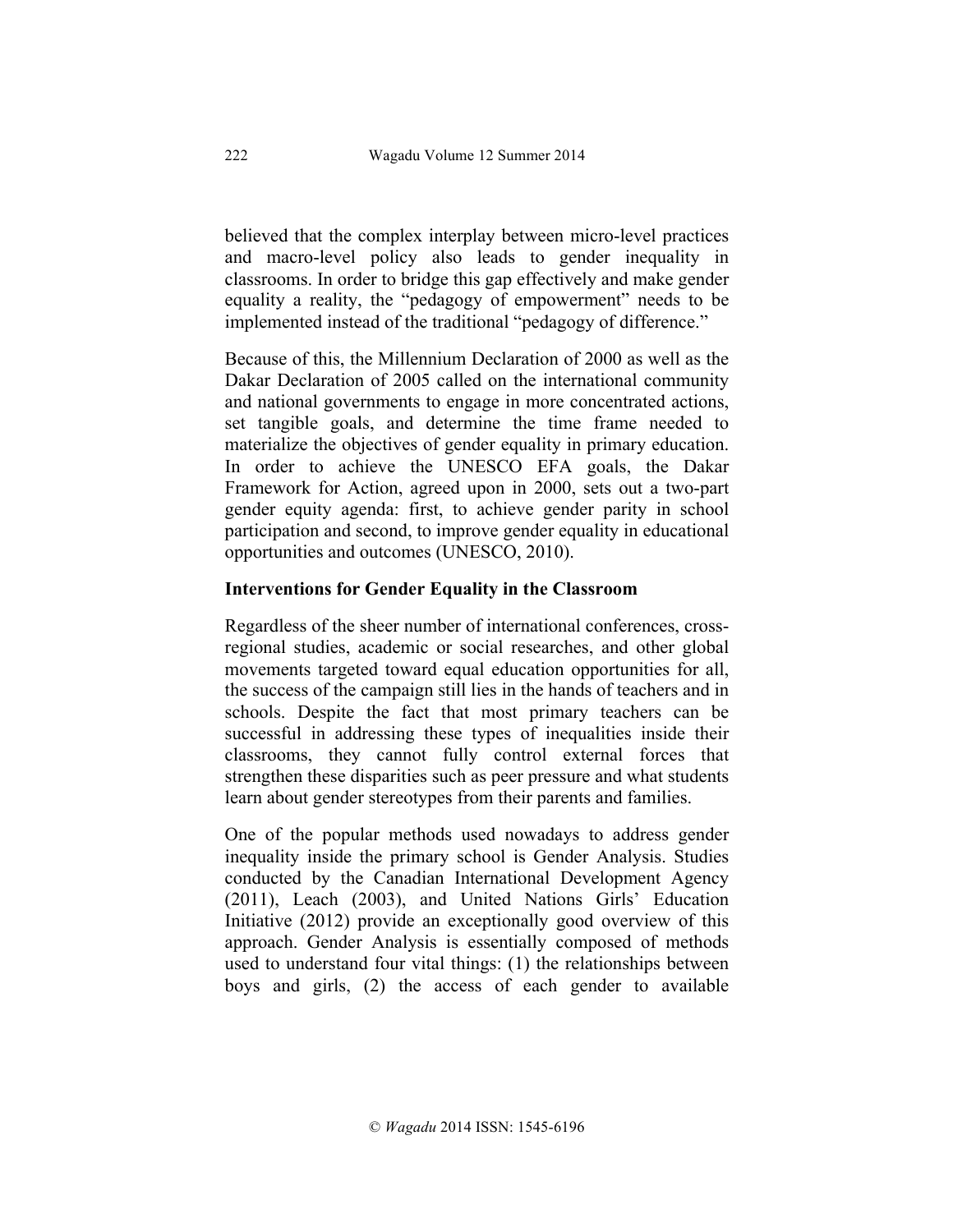educational resources, (3) the activities involved to each gender, and (4) the constraints they confront relative to each other. Having a deeper understanding of these factors can help primary school administrators apprehend the various patterns of interest and participation, as well as the activities and behaviors that boys and girls have in social and economic structures (CIDA, 2011).

There are also government organizations like the Forum for African Women Educationalists (FAWE), which empower girls and women through gender-responsive education. It is a pan-African non-government organization working in 32 African countries to help girls become educated women who have the knowledge, skills, and opportunity to play a role in governance and democratic processes and to influence the direction of their societies. The organization works hand-in-hand with communities, schools, civil society, and ministries to achieve gender equity and equality in education through targeted programs. The group uses a four-pronged approach to transform girls' education and to achieve gender equity and equality in education across Africa:

- Policy advocacy influencing governments and other partners to review existing educational policies and adopt strategies to achieve greater and better participation of girls in education.
- Community advocacy building public awareness on the social and economic value of girls' education so that citizens themselves take responsibility for the task and collectively work to support the agenda.
- Interventions developing and promoting models that demonstrate that contexts can be created that are conducive to girls' enrollment, continuation and successful completion of the school cycle.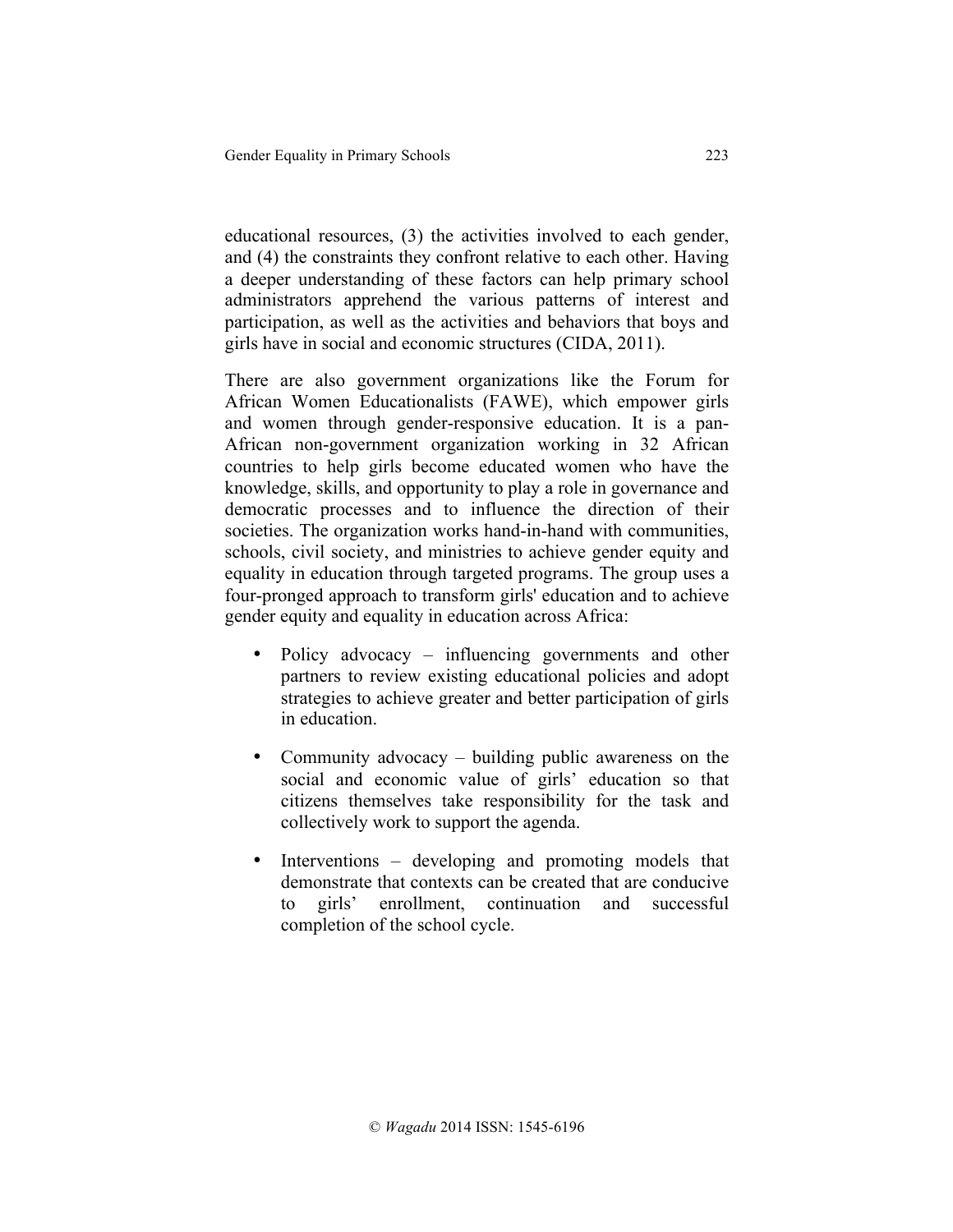• Replication and mainstreaming – encouraging governments to adopt and generalize innovations that have demonstrated positive impacts on girls' schooling. (FAWE, 2013)

# **Progress in Gender Equality in Primary Education**

For the longest time, girls have been denied the right to education in many parts of Eastern and Southern Africa. In countries like Angola, Comoros, Eritrea, Ethiopia, and Mozambique, girls bypass their basic right due to poverty, lack of sanitary facilities, poor access to school, and social customs such as child marriage and female genital mutilation. Because of these and other factors, the enrollment rate of girls in Sub-Sahara Africa primary schools is considerably lower than that of boys.

But of late, notable progress has been achieved towards obtaining gender equality in education in Sub-Saharan Africa, according to The World Bank's 2012 World Development Report on Gender Equality and Development. Over the past three decades, the ratio of girls to boys enrolled in school has experienced significant growth in all levels, with the most remarkable increase evident in the number of girls enrolled at the primary education level.

And, as organizations like the United Nations Children's Education Fund (UNICEF) recognize the important role girls have in the development and growth of an economy, they have continuously embarked on international efforts that are targeted towards gender equality in the region and across the world. For instance, the United Nations Girls' Education Initiative (UNGEI), which works to promote girls' education, was launched in 2000. Its goal is to ensure that girls and boys have equal access to free, quality education by 2015. UNGEI has been influential in providing assistance to the development and implementation of strategic improvements in different areas in the Eastern and Southern African region. Currently, the group, with strong support from benefactors like Norway, has extensively contributed to the enhancement of girls' education in the region.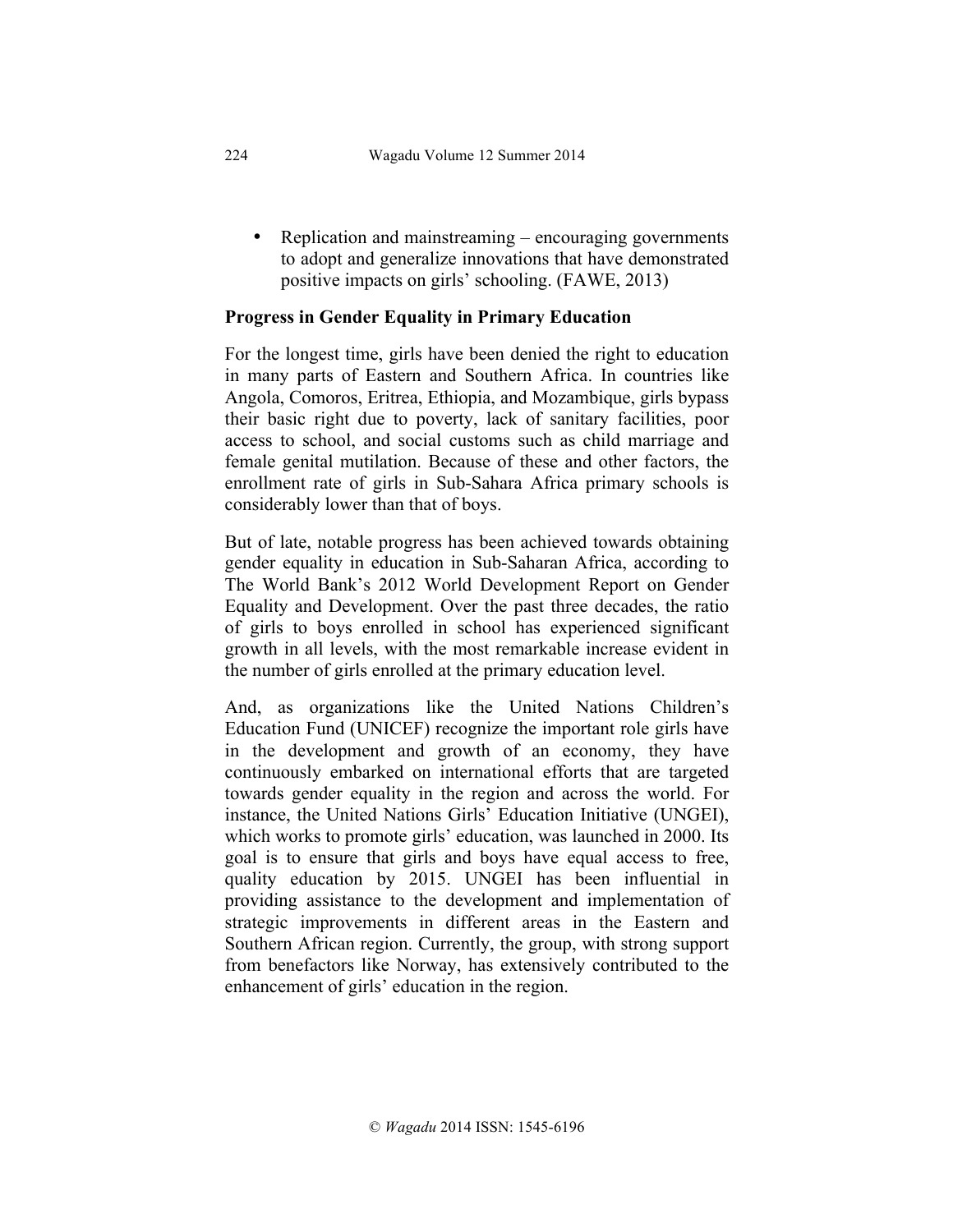In addition, UNICEF is at the frontline of conducting research focused on how various factors that drive inequality interrelate to prohibit girls and boys from school. The task has been implemented through an international program called Out-of-School Children's Initiative (OOSCI) along with joint research with UNESCO to recognize the dynamics that play a part in gender inequalities.

Additionally, in 14 countries in the Eastern and Southern Africa region, UNICEF supported a number of gender audits to evaluate the needs of girls attending school and to recognize the obstacles they face in relation to education. Also, efforts like the Girls' Education Movement (GEM) and the Girls' and Boys' Education Movement (GBEM), under the UNGEI collaboration, were set up in Lesotho, South Africa, Swaziland, and Uganda to organize communities in order to provide support for girls' school retention and completion.

UNICEF also provided gender training for teachers in various regions in Africa, including Ethiopia, Kenya, Malawi, Tanzania, and Zambia. To further promote gender equality and eliminate gender stereotyping, a UNICEF-backed child-friendly education (CFE) structure is being institutionalized in Kenya, Rwanda, South Africa and Tanzania. This involves the use of gender-sensitive curricula and textbooks as well as provision of different latrines for girls and boys.

#### **Conclusion**

Evidently, the international awareness on gender inequality in primary schools has been increasing for the past decades, and acceptance of the methods to eliminate gender disparity is gradually becoming widespread. This is mainly because of the continued initiative and efforts of various international groups to eliminate gender disparities in order to promote the fundamental human right of equal access to quality education. The continuous effort of these international bodies in the last 10 years has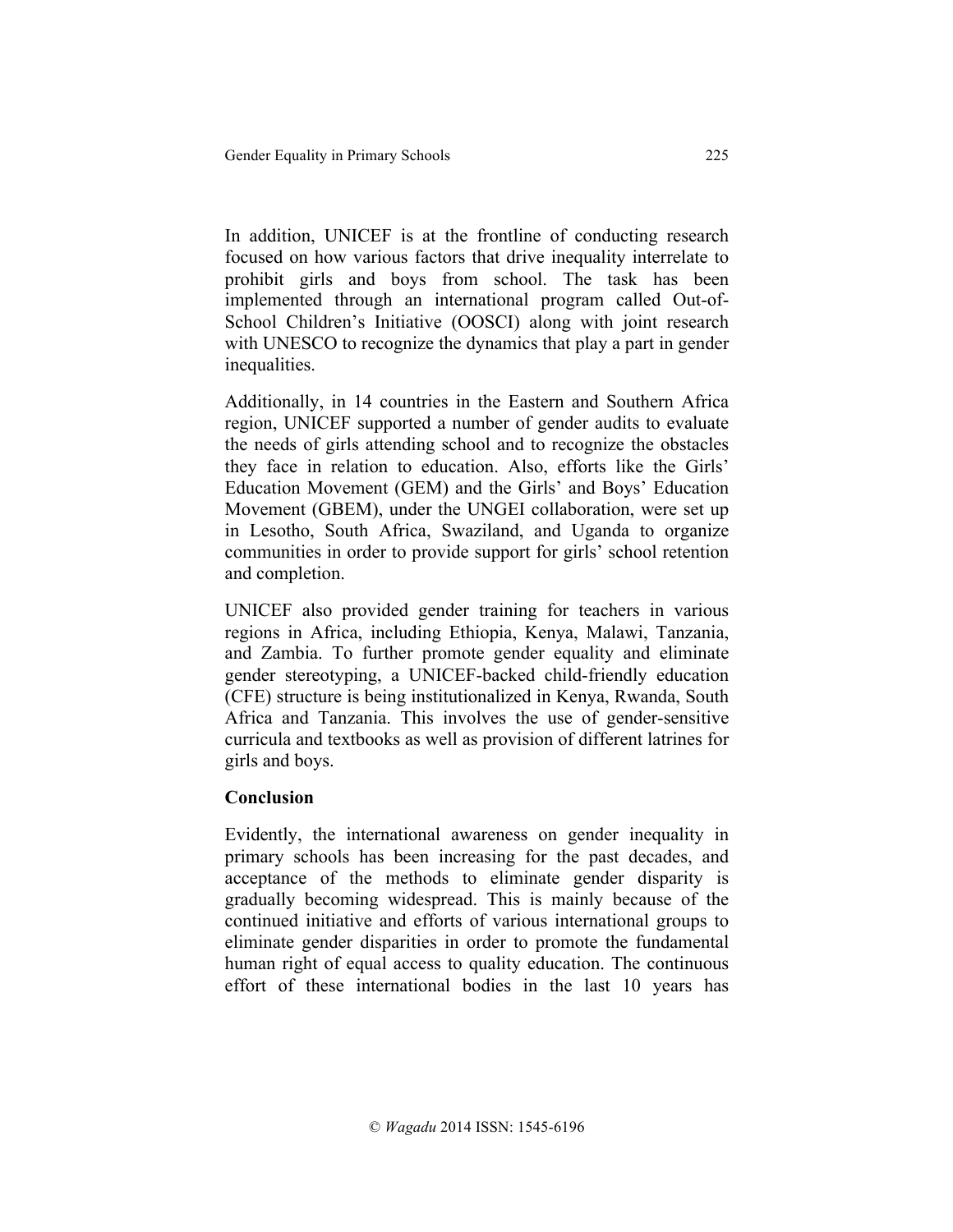contributed to the significant progress in the provision of equal educational opportunities to both girls and boys in primary school as well as in the development rate of offering equal access to primary education to all genders and nations. With these significant developments in terms of gender equality, the prospects for the accomplishment of gender equality in the Sub-Saharan African region has become optimistic.

There is still however room for improvement as statistics has shown that the Millennium Development Plan (MDP) goals previously projected by the UN are unachievable by the year 2015. But the picture of achieving gender equality in primary schools in the region is brighter than ever with progress showing through the years of focused efforts. This is proof that the situation is not as dire. Things can be done to better the odds of female students to access the same kind of education male students have freely enjoyed in the past. It might be true that the original goals cannot be met as originally planned but possibilities are opening up for academic equality efforts to finally break through the bondage of poverty and stagnation in Sub Saharan Africa.

This is proof that education and its equal access by both genders can mean more than just literacy but also social and economic growth. The challenges are plenty and are changing overtime but by being intentional and goal-driven, academic gender disparities can be addressed fast and permanently.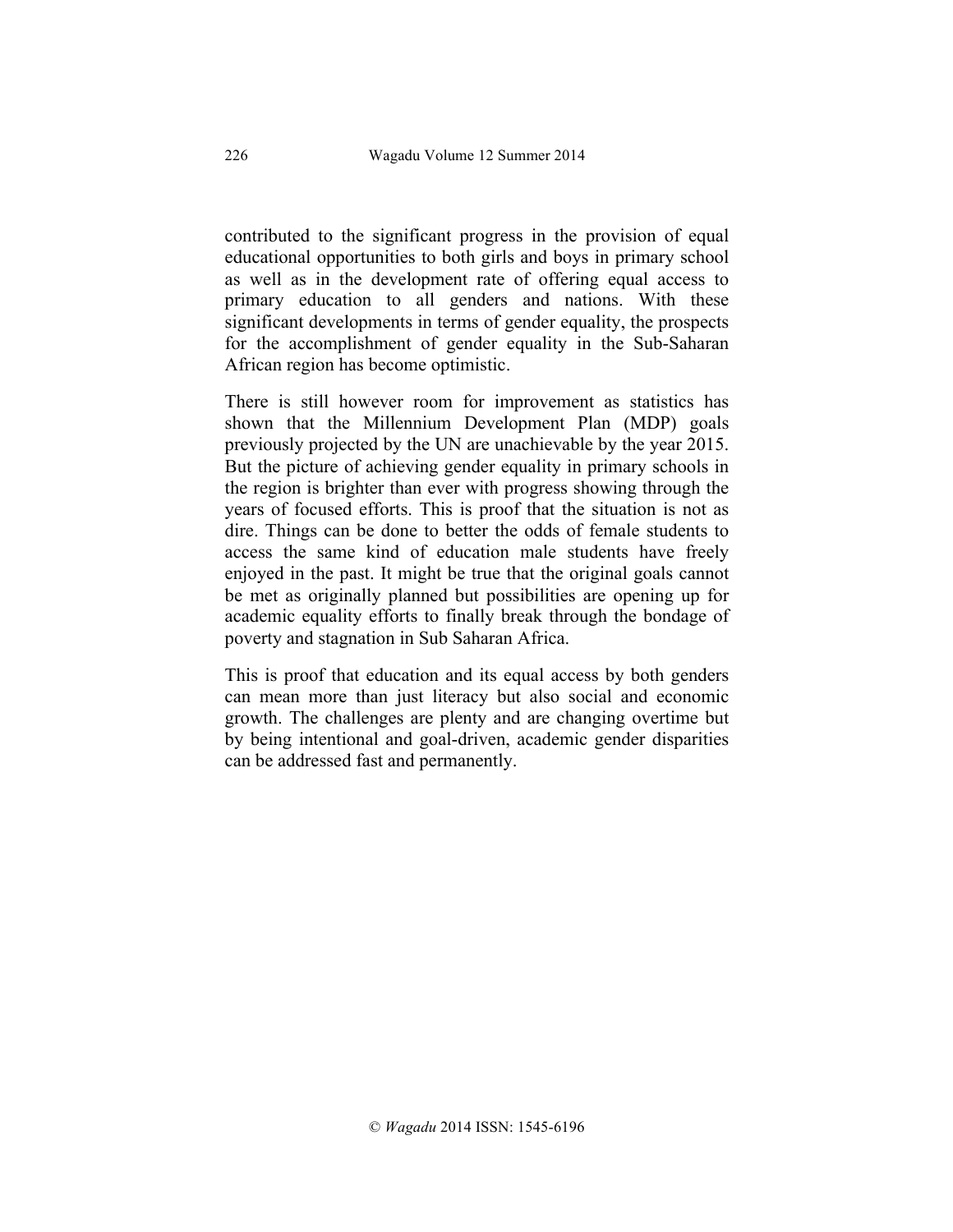#### References

- Aikman, S. & E. Unterhalter. (2007). *Practicing gender equality in education.* Accessed Jan.24, 2013 from: http://www.ungei.org/resources/files/ProgIns\_wholebook.p df
- Brock, C. & Cammish, N. (1998). Factors affecting female participation in education in seven developing countries. Accessed Jan. 24, 2013 from: http://www.dfid.gov.uk/r4d/PDF/Outputs/Misc\_Education/ paper09.pdf
- Canadian International Development Agency. (2007). Gender equality between women and men. Accessed Jan. 29, 2013 from: http://www.acdi-cida.gc.ca/acdicida/acdicida.nsf/eng/JUD-31192610-JXF
- Canadian International Development Agency. (2011). Gender analysis. Accessed Jan. 29, 2013 from: http://www.acdicida.gc.ca/acdi-cida/ACDI-CIDA.nsf/En/JUD31194519- KBD
- Fiske, E. (2012). World atlas of gender equality in education. Accessed Jan. 24, 2013 from: http://www.uis.unesco.org/Education/Documents/unescoworld-atlasgendereducation-2012.pdf
- Forum for African Women Educationalists. (2013). About FAWE. Accessed October 3,2013 from: http://www.fawe.org/about/approach/index.php
- Hanson, C. (2007). Canadian gender-based analysis training in South Africa. *International Feminist Journal of Politics*, (9) 2, 198-217.
- Joshi, G. & Anderson J. (1994). Female motivation in the patriarchal School: An analysis of primary textbooks and school organization in Nepal, and some strategies for change. *Gender and Education*, (6) 2, 169-181.
- Kabeer, N. (2005). Gender equality and women's empowerment: A critical analysis of the third millennium development goal. *Gender and Development*, (13) 1, 13-24.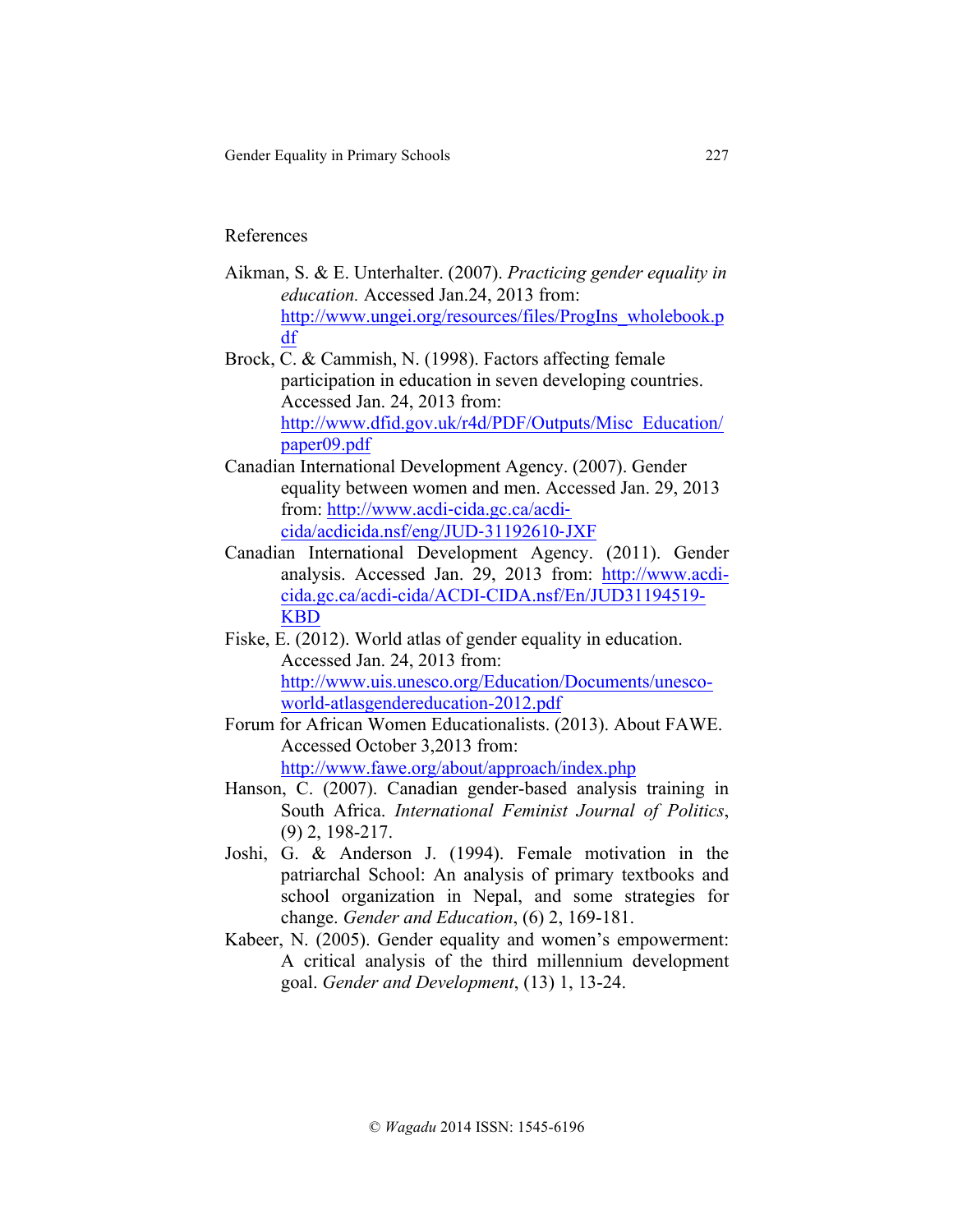- Leach, F. (2003). Practising gender analysis in education. Accessed Jan. 31, 2013 from:
- http://www.scribd.com/doc/52577385/Practising-Gender-Analysisin-Education
- Lloyd, C., Hewett, P. (2003) *Primary schooling in sub-Saharan Africa: Recent trends and current challenges.* Population Council Policy Research Division
- Mannathoko, C. (1999). Theoretical perspective on gender and education: The case of Eastern and Southern Africa. *International Review of Education,* (45) 5/6, 445-460.
- O'Connor, J. (1998). Difficulties faced by girls in the study of science, mathematics, and technology subjects: Findings of the female education in mathematics and science in Africa. *UNESCO International Science, Technology & Environmental Education Newsletter*, (23) 3, 1-3.
- Tembon, M. & Fort, L. (2008). Girls' education in the 21st Century: Gender equality, empowerment and growth. Accessed Jan. 24, 2013 from: http://siteresources.worldbank.org/EDUCATION/Resource s/2782001099079877269/547664-

1099080014368/DID\_Girls\_edu.pdf

- UNESCO. (2009). Education for all global monitoring report.
- UNESCO. (2010). EFA goals. Retrieved August 3, 2010, from: http://www.unesco.org/en/efa/efa-goals/
- UNESCO. (2000, April). UNESCO- Education For all The Dakar framework for action. Accessed August 2, 2010 from: http://unesdoc.unesco.org/images/0012/001211/121147e.pd f
- UNICEF. Promote gender equality and empower women. Thematic paper on MDG 3. Accessed from: http://www.unicef.org/mdg/index\_genderequality.htm UNICEF. (2007). Children and the millennium development goals. http://www.unicef.org/publications/files/Children and the MDGs.pdf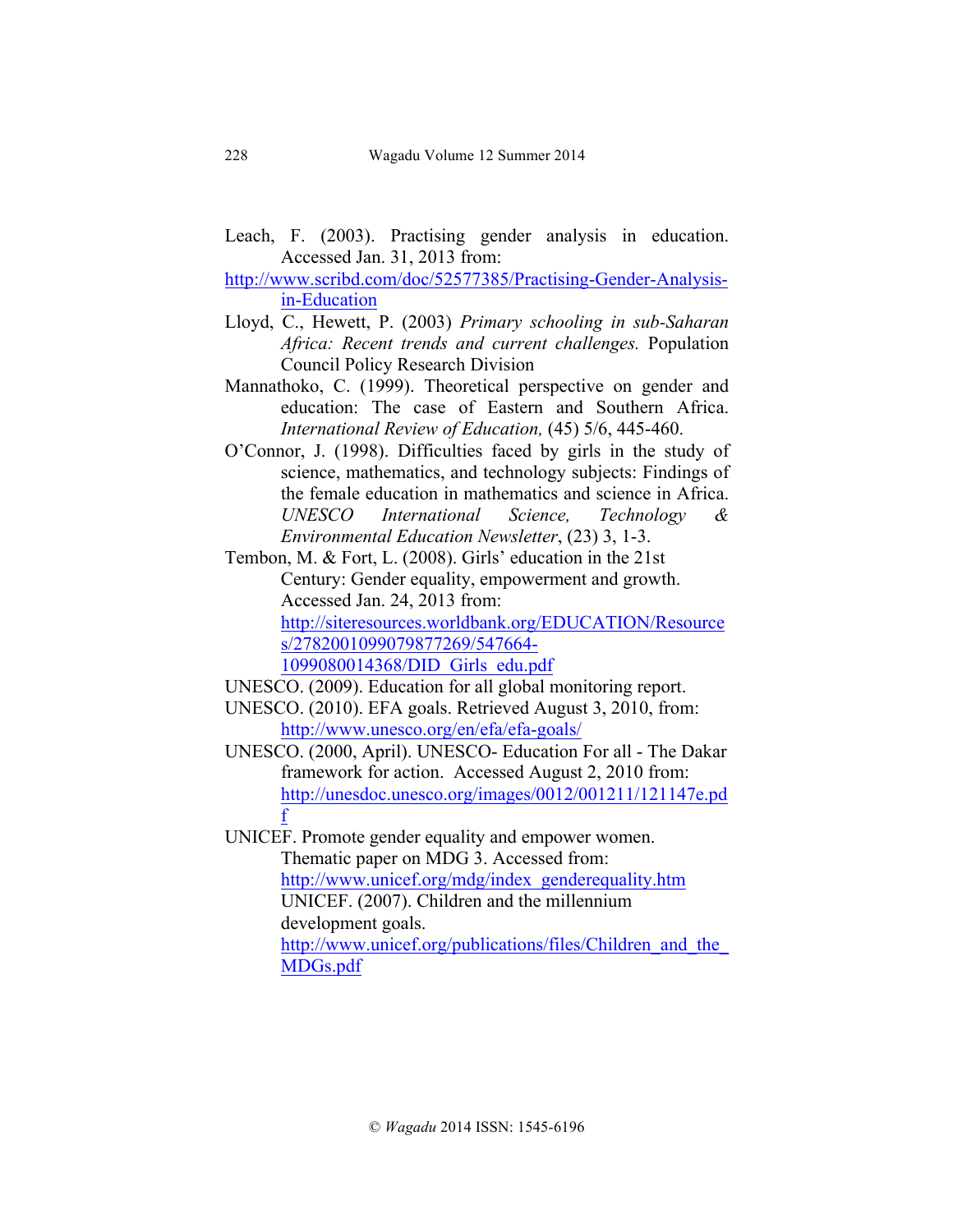f

- United Nations Children's Fund. (2006). The state of the world's children 2007: Women and children- The double dividend of gender equality. New York: UNICEF.
- United Nations Children's Fund and United Nations Educational, Scientific and Cultural Organization. (2007). A human rights-based approach to education for all: A framework for the realization of children's right to education and rights within education. New York and Paris: UNICEF and UNESCO.
- United Nations Educational, Scientific and Cultural Organization. (2009). Promoting gender equality in Education: Gender in education network in Asia-Pacific toolkit. Accessed Jan. 24, 2013 from: http://unesdoc.unesco.org/images/0018/001864/186495E.p df
- United Nations Educational, Scientific and Cultural Organization. (2003). EFA global monitoring report 2003/4: Gender and Education for All- The leap to equality. Accessed Jan. 24, 2013 from: http://unesdoc.unesco.org/images/0013/001325/132513e.pd
- United Nations Girls' Education Initiative. (2012). Gender analysis in education: A conceptual overview. Accessed Feb. 1, 2013 from:

http://www.ungei.org/files/Gender Analysis in Education. pdf

- United Nations Girls' Education Initiative. (2009). Towards gender equality in education: Progress and challenges in Asia-Pacific region. Accessed Feb. 1, 2013 from: http://www.ungei.org/resources/files/Towards\_Gender\_Equ ality\_in\_Education\_51809.pdf
- United States Agency for International Development. (2008). Education from a gender equality perspective. Accessed